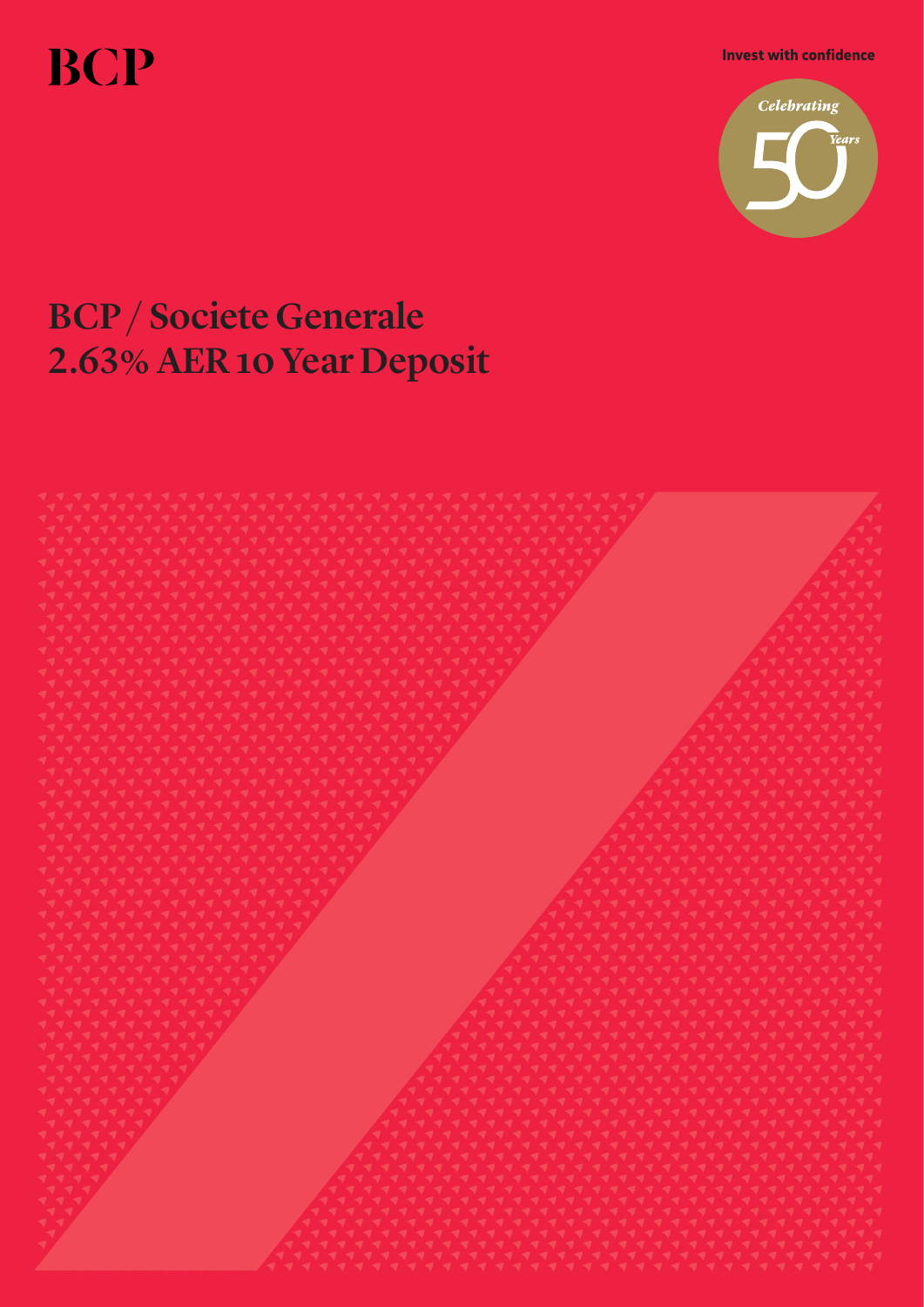

## **OVERVIEW**

| $\rightarrow$ 3.00% Fixed deposit interest paid out at the end of years 1 to 6 |  |  |  |  |  |  |  |  |  |  |  |  |  |  |  |  |  |  |  |  |  |  |  |  |  |  |  |  |  |  |  |  |  |  |  |
|--------------------------------------------------------------------------------|--|--|--|--|--|--|--|--|--|--|--|--|--|--|--|--|--|--|--|--|--|--|--|--|--|--|--|--|--|--|--|--|--|--|--|
|                                                                                |  |  |  |  |  |  |  |  |  |  |  |  |  |  |  |  |  |  |  |  |  |  |  |  |  |  |  |  |  |  |  |  |  |  |  |

- $\rightarrow$  2.00% Fixed deposit interest paid out at the end of years 7 to 10
- $\rightarrow$  Societe Generale has the right (but not the obligation) to terminate the deposit in whole at par at the end of years 6, 7, 8 or 9

 $\rightarrow$  Deposit Interest paid out in July each year

- $\rightarrow$  Daily liquidity available in normal market and funding conditions (capital security does not apply and subject to an administration charge)
- $\rightarrow$  Societe Generale is one of Europe's largest retail banks with a Market Capitalisation of €20.9 billion

- $\rightarrow$  Societe Generale Deposit Credit Rating is A (S&P)
- $\rightarrow$  Available to Credit Unions, Charities, Pensions, Corporates, Religious Orders, Friendly Societies and Individuals

- $\rightarrow$  Minimum Investment  $\epsilon$ 500,000 for Credit Unions and €100,000 for other investors
- $\rightarrow$  Closing Date 30th June 2022

Warning: If you withdraw before 2nd July 2032, capital security will not apply to the portion of your investment being withdrawn. The withdrawal value may be more or less than the capital secure amount and you may lose some or all of the money you invest. Liquidity is only available in normal market and funding conditions. Warning: Societe Generale were to default, you could lose some or all of your investment and potential interest. Warning: Your investment is not covered by any Deposit Guarantee Scheme.

*This product is a permitted investment underthe Central Bank of Ireland's credit union handbook.*

*This is marketing material.*

AER is Annual Equivalent Rate.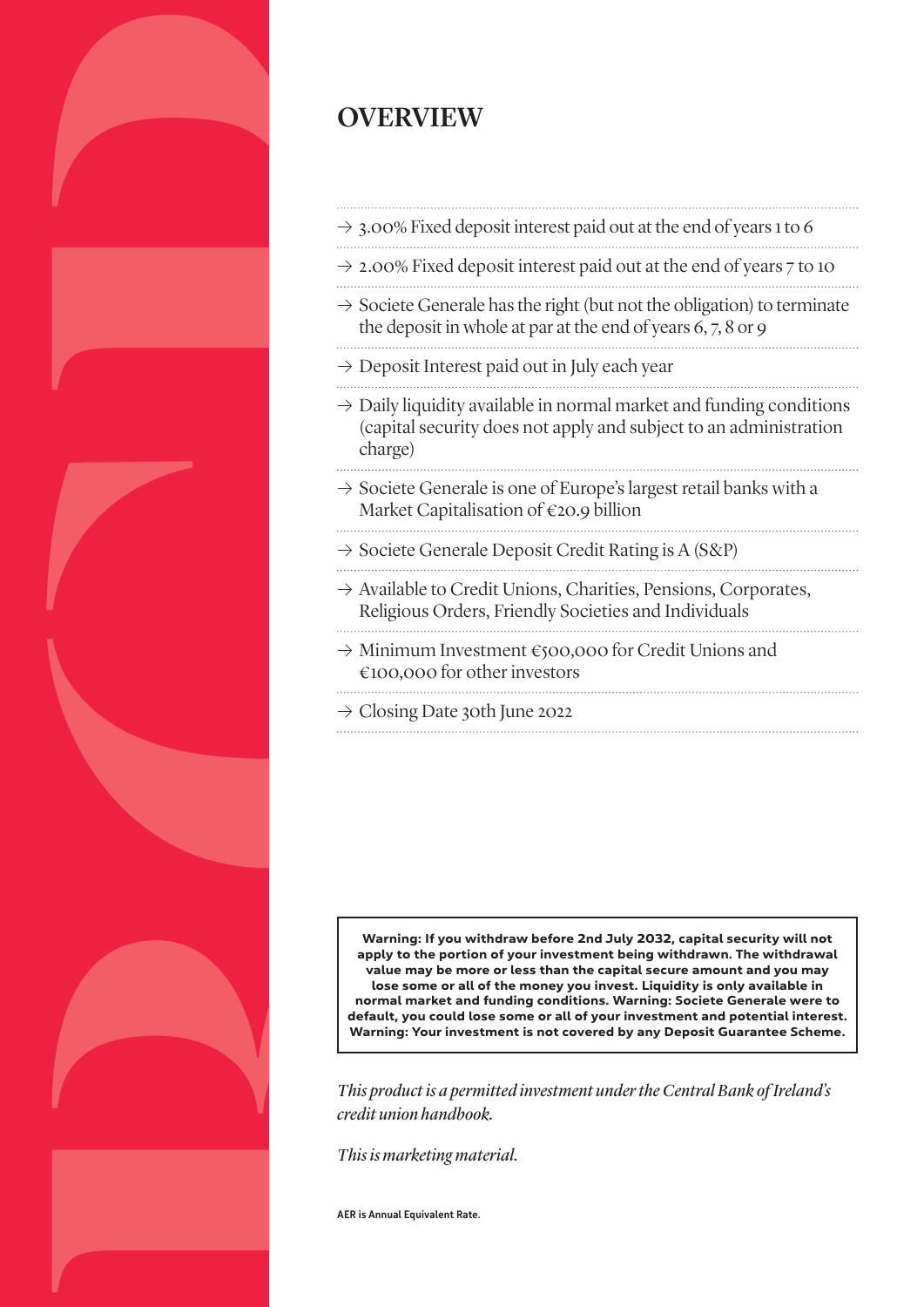### KEY FEATURES

| <b>HOW THE DEPOSIT</b><br><b>WORKS</b>           | The product producer of the BCP /<br>Societe Generale 2.63% AER 10 Year<br>Deposit (the "Deposit") is BCP Asset<br>Management DAC, 71 Upper Leeson                                                             |                | by BCP. If the 4th is not a business day,<br>the interest is paid to BCP on the<br>following business day.<br>$\rightarrow$ 3.00% Fixed deposit interest paid |                                                                                        |  |  |  |
|--------------------------------------------------|----------------------------------------------------------------------------------------------------------------------------------------------------------------------------------------------------------------|----------------|---------------------------------------------------------------------------------------------------------------------------------------------------------------|----------------------------------------------------------------------------------------|--|--|--|
|                                                  | Street, Dublin 4, DO4 XK68.<br>Funds are placed in a fixed term deposit                                                                                                                                        |                | out at the end of years 1 to 6.                                                                                                                               |                                                                                        |  |  |  |
|                                                  | account at Societe Generale (the                                                                                                                                                                               |                | $\rightarrow$ 2.00% Fixed deposit interest paid<br>out at the end of years 7 to 10.                                                                           |                                                                                        |  |  |  |
|                                                  | "Bank"), in the name of BCP. This<br>account is a pooled Client Asset account<br>in the name of BCP. The Deposit Interest<br>earned will be paid to BCP on 4th July<br>each year and passed on to Depositors   |                | $\rightarrow$ Societe Generale has the right (but<br>years 6, 7, 8 or 9.                                                                                      | not the obligation) to terminate the<br>deposit in whole at par at the end of          |  |  |  |
| <b>SUITABILITY</b>                               | The BCP / Societe Generale 2.63% AER<br>10 Year Deposit is suitable for investors<br>who intend to invest for the full 10 year<br>investment term. This investment is<br>suitable for investors seeking annual |                | 8 or 9. Prior to the transfer of funds to<br>the Bank and at maturity, investments<br>commencement). Credit Unions should                                     | will be held in a BCP pooled Client Asset<br>account (funds held with AIB plc prior to |  |  |  |
|                                                  | income, 100% capital security at<br>maturity, and an investment term of 10<br>Years IF not called in by Societe<br>Generale at the end of years years 6, 7,                                                    |                | ensure any investment in this deposit<br>does not exceed regulatory or internal<br>investment limits.                                                         |                                                                                        |  |  |  |
| <b>DEPOSIT</b><br><b>PERFORMANCE</b>             | Deposit Performance is the initial<br>investment plus annual interest. Deposit<br>Performance is provided by the Bank. In<br>the event that the Bank fails to meet its                                         |                | liabilities, you could lose some or all of<br>your money. Your investment is not<br>covered by any Deposit Guarantee<br>Scheme.                               |                                                                                        |  |  |  |
| <b>SOCIETE GENERALE</b><br><b>CREDIT RATINGS</b> | Investors will be exposed to the<br>creditworthiness of Societe Generale.<br>The insolvency of Societe Generale may<br>lead to a partial or total loss of your<br>investment.                                  |                | Prudentiel et de Résolution (ACPR) (the<br>French Prudential Control and<br>Resolution Authority) and regulated by<br>French financial markets regulator)     | the Autorité des marchés financiers (the                                               |  |  |  |
|                                                  | Societe Generale is a French credit<br>institution (bank) that is authorised and<br>supervised by the European Central<br>Bank (ECB) and the Autorité de Contrôle                                              |                | (AMF). The registered office is 29<br>Boulevard Haussmann, 75009 Paris.<br>France.                                                                            |                                                                                        |  |  |  |
|                                                  |                                                                                                                                                                                                                | <b>S&amp;P</b> | <b>FITCH</b>                                                                                                                                                  | MOODY'S                                                                                |  |  |  |
|                                                  |                                                                                                                                                                                                                | Α              | A                                                                                                                                                             | A1                                                                                     |  |  |  |
|                                                  | <b>Credit Ratings</b>                                                                                                                                                                                          |                |                                                                                                                                                               |                                                                                        |  |  |  |

Warning: If you withdraw before 2nd July 2032, capital security will not apply to the portion of your investment being withdrawn. The withdrawal value may be more or less than the capital secure amount and you may lose some or all of the money you invest. Liquidity is only available in normal market and funding conditions. Warning: Societe Generale were to default, you could lose some or all of your investment and potential interest. Warning: Your investment is not covered by any Deposit Guarantee Scheme.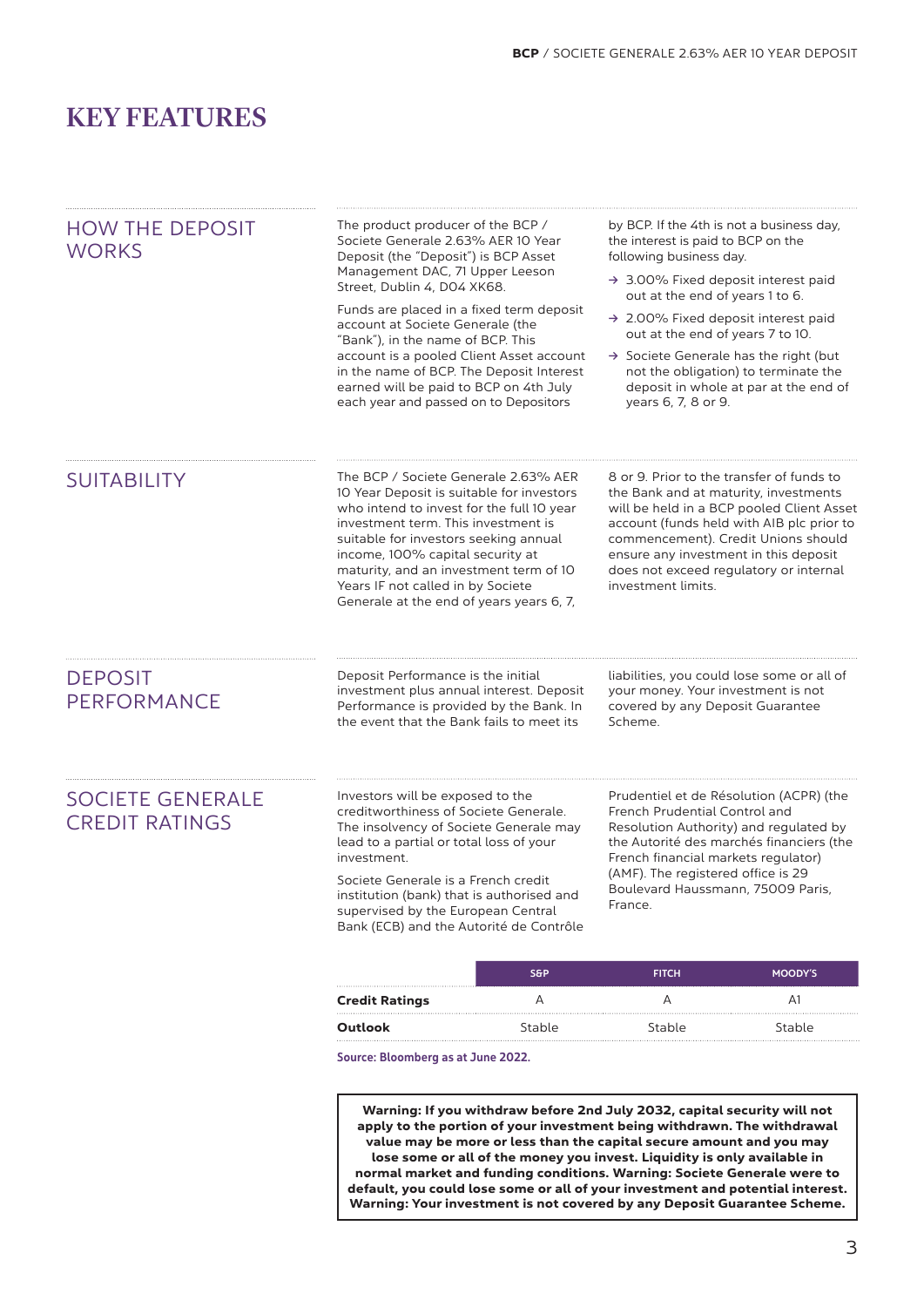| <b>DO I HAVE ACCESS TO</b><br>MY INVESTMENT?                                                                                        | Societe Generale will provide liquidity<br>during the investment term, subject to it<br>being satisfied that normal market and<br>funding conditions prevail. There is no<br>guarantee liquidity will be available at<br>the time you wish to withdraw.<br>Societe Generale will determine the<br>market value of the early withdrawal in<br>a commercially reasonable manner,<br>taking into account any costs incurred<br>by Societe Generale as a result of the<br>early withdrawal. The market value may<br>be more or less than the capital<br>protected amount and is subject to a<br>minimum withdrawal amount equal to<br>€100,000.                                                                                                                                             | Deductions for fees and charges are not<br>made uniformly throughout the life of<br>the Deposit, but are loaded onto the<br>early period. If you withdraw from the<br>Deposit in the early period this will<br>impact on the value you will receive. The<br>Deposit provides 100% capital security<br>at maturity, if a withdrawal is processed<br>before the maturity date capital security<br>does not apply.<br>A 0.25% (or €1,250 for a withdrawal of<br>€500,000) administration charge<br>(subject to €250 minimum) payable to<br>BCP will apply to the full realised market<br>value (which may be more or less than<br>the capital secure amount) of any early<br>withdrawal from this investment.                                          |
|-------------------------------------------------------------------------------------------------------------------------------------|-----------------------------------------------------------------------------------------------------------------------------------------------------------------------------------------------------------------------------------------------------------------------------------------------------------------------------------------------------------------------------------------------------------------------------------------------------------------------------------------------------------------------------------------------------------------------------------------------------------------------------------------------------------------------------------------------------------------------------------------------------------------------------------------|-----------------------------------------------------------------------------------------------------------------------------------------------------------------------------------------------------------------------------------------------------------------------------------------------------------------------------------------------------------------------------------------------------------------------------------------------------------------------------------------------------------------------------------------------------------------------------------------------------------------------------------------------------------------------------------------------------------------------------------------------------|
| <b>WHAT ABOUT TAX?</b>                                                                                                              | As provided for in the Finance Act 2016,<br>the rate of DIRT applying to the gross<br>interest earned on the Deposit from<br>2022 onwards will be 33%, where<br>applicable. Irish resident corporate<br>investors will be taxable on any Interest<br>earned at 25%. Tax exempt investors<br>including Credit Unions, Religious<br>Orders, Charities, Pensions, and Friendly<br>Societies, will be paid gross and will not                                                                                                                                                                                                                                                                                                                                                               | be subject to tax on any interest earned.<br>Personal and Corporate investors will<br>receive interest gross without deduction<br>of tax but will have to pay any tax due<br>via their tax returns. Depositors should<br>satisfy themselves in relation to<br>Revenue reporting requirements and the<br>implications of non-disclosure.                                                                                                                                                                                                                                                                                                                                                                                                             |
| <b>WHERE DOES MY</b><br><b>INVESTMENT IN THE</b><br><b>BCP / SOCIETE</b><br><b>GENERALE 2.63% AER</b><br><b>10 YEAR DEPOSIT GO?</b> | The paragraph below displays how the<br>investment is structured for a<br>hypothetical €1,000,000 investor. The<br>BCP / Societe Generale 2.63% AER 10<br>Year Deposit provides 100% Deposit<br>Performance by placing 100% or<br>€1,000,000 of your investment amount<br>on deposit. This amount will remain at<br>100% or €1,000,000 throughout the 10<br>Year Term IF not called in by Societe<br>Generale at the end of years years 6, 7,<br>8 or 9. This Deposit offers fixed deposit<br>interest of 3.00% at the end of years 1<br>to 6 and 2.00% at the end of years 7 to<br>10. BCP will receive an initial fee of<br>1.00% or €10,000 for the distribution,<br>marketing and administration of the<br>Deposit throughout the 10 Year term<br>equivalent to 0.10% per annum. An | initial fee of 0.50% or €5,000 is<br>payable to your intermediary equivalent<br>to 0.05% per annum for the 10 Year<br>term; this is payable to BCP if you do<br>not deal with us through an<br>intermediary. In addition to this<br>commission we may receive from or<br>provide to our counterparties and/or<br>intermediaries minor non-monetary<br>benefits which may arise in the normal<br>course of business (e.g. attendance at<br>training, conferences or off-site<br>meetings that may include a minor<br>sustenance). No charges or fees are<br>taken away from your Deposit or your<br>maturity payment, and there are no<br>annual management charges, so any<br>returns are based upon the full amount<br>you place into the Deposit. |
| <b>NO COOLING OFF</b><br><b>PERIOD</b>                                                                                              | You have no right to cancel your<br>application to invest in the Deposit once<br>your signed application is received by<br>BCP. This is regardless of whether BCP<br>has received funds at that time or not<br>and regardless of whether the original                                                                                                                                                                                                                                                                                                                                                                                                                                                                                                                                   | application has been received or it is<br>received in electronic form. If BCP has<br>not received funds with the application,<br>you are obliged to send the funds to<br>BCP by the closing date.                                                                                                                                                                                                                                                                                                                                                                                                                                                                                                                                                   |

IMPORTANT NOTE: Investments will be held by the Bank as deposits in a client asset account in the name of BCP. In the event of any failure by the Bank to meet its liabilities, as investors are not customers of the Bank, BCP will seek the return of funds on behalf of investors. Investors must deal directly with BCP in this instance.

Warning: If you withdraw before 2nd July 2032, capital security will not apply to the portion of your investment being withdrawn. The withdrawal value may be more or less than the capital secure amount and you may lose some or all of the money you invest. Liquidity is only available in normal market and funding conditions. Warning: Societe Generale were to default, you could lose some or all of your investment and potential interest. Warning: Your investment is not covered by any Deposit Guarantee Scheme.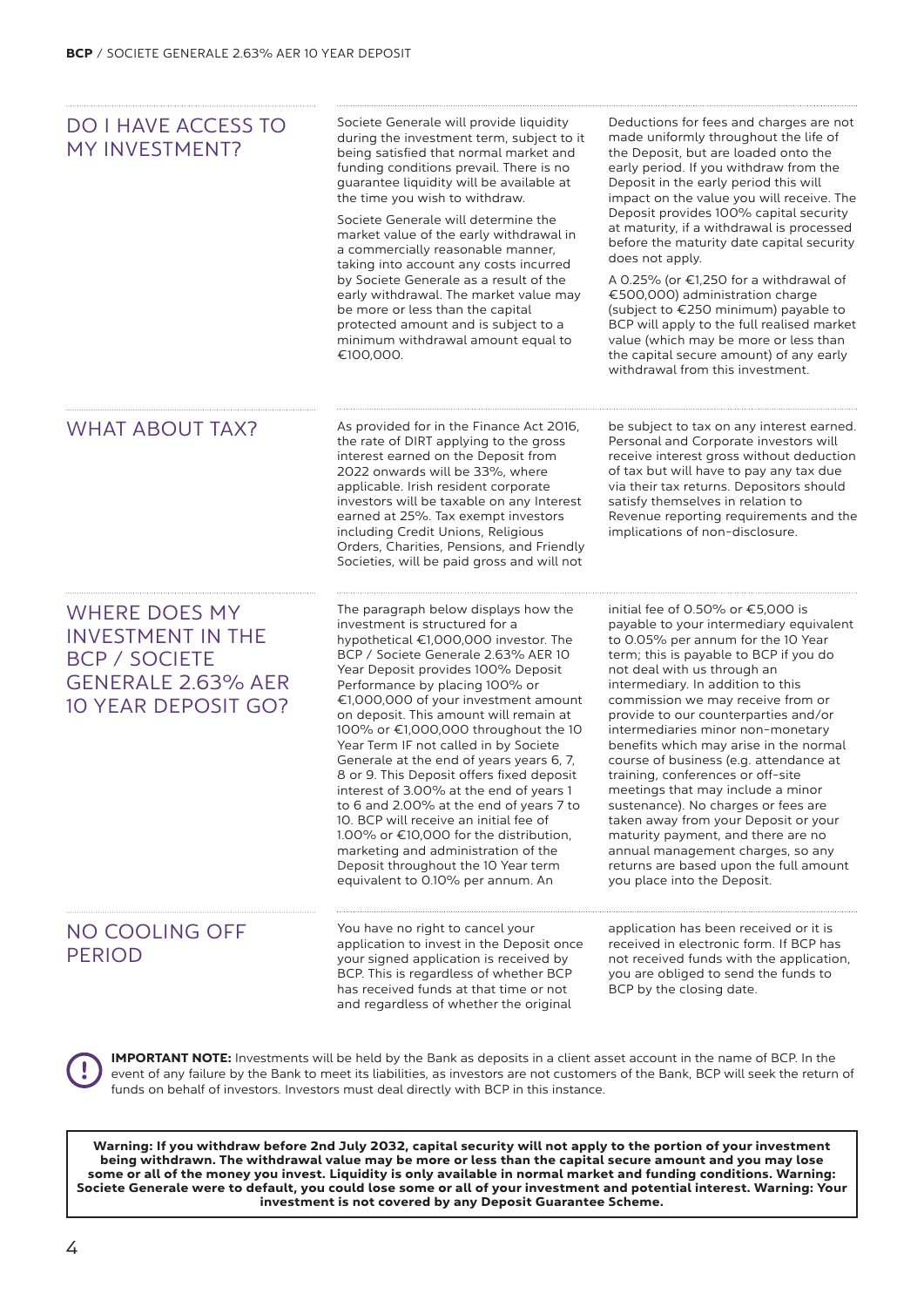### WHAT ARE THE RISKS INVOLVED IN THE DEPOSIT?

| COUNTERPARTY/<br><b>CREDIT RISK</b>    | Your capital is exposed to the credit risk<br>of Societe Generale. In the event that<br>Societe Generale fails to meet its<br>liabilities, you could lose some or all of                                                                                                             | your investment and potential interest.<br>The Deposit is not covered by the<br>Deposit Guarantee Scheme (DGS).                                                                                                                                  |
|----------------------------------------|--------------------------------------------------------------------------------------------------------------------------------------------------------------------------------------------------------------------------------------------------------------------------------------|--------------------------------------------------------------------------------------------------------------------------------------------------------------------------------------------------------------------------------------------------|
| <b>CONCENTRATION RISK</b>              | Your investment in the Deposit should<br>only be considered as part of your<br>overall investment portfolio. You should<br>not put all, nor a large part, of the                                                                                                                     | money you have available for<br>investment into any one product, or with<br>any one counterparty.                                                                                                                                                |
| <b>LIQUIDITY RISK</b>                  | Societe Generale aims to provide<br>liquidity during the investment term,<br>however, certain exceptional market and<br>funding circumstances may have a<br>negative impact on the Bank's ability to<br>provide liquidity. Extreme adverse<br>conditions may even render the Deposit | entirely illiquid, which may make it<br>impossible to withdraw before the<br>maturity date. It is envisaged that<br>investors will hold the Deposit for the<br>full 10 year term and all investors should<br>consider the term before investing. |
| <b>EARLY WITHDRAWAL</b><br><b>RISK</b> | If the Deposit is withdrawn before the<br>maturity date then the value of the<br>Deposit may be less than the capital<br>secure amount and the investor may                                                                                                                          | lose some or all of the invested amount.<br>An administration charge will apply to<br>an early withdrawal.                                                                                                                                       |
|                                        |                                                                                                                                                                                                                                                                                      | <b>IMPORTANT DATES</b>                                                                                                                                                                                                                           |

| <b>Closing Date:</b>       | 30th June 2022 |
|----------------------------|----------------|
| <b>Deposit Start Date:</b> | 4th July 2022  |
| <b>Maturity Date:</b>      | 2nd July 2032* |

\* The product will run for the full 10 years IF not called in/redeemed at par by Societe Generale at the end of years 6, 7, 8 or 9.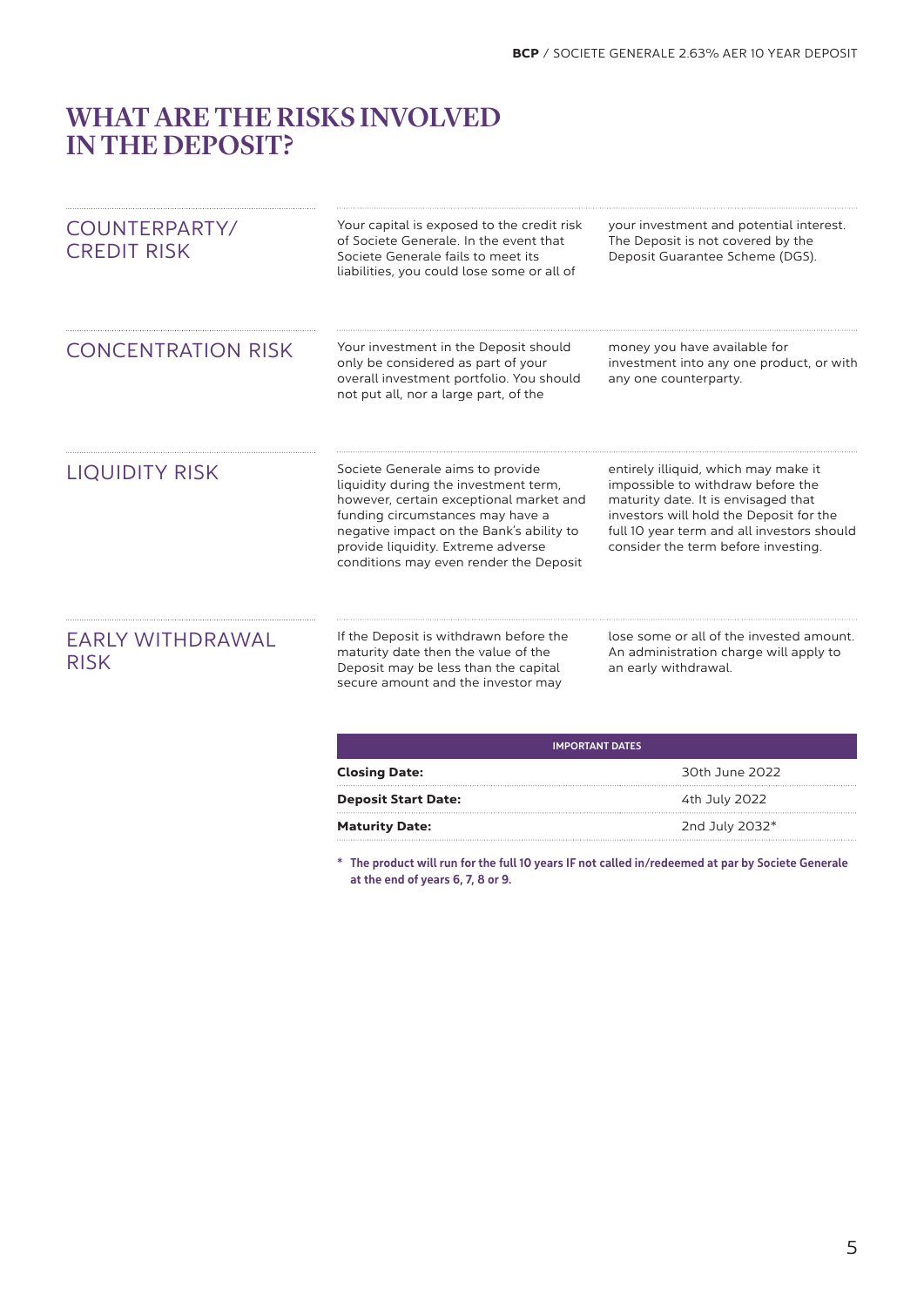### APPLICATION FORM

### This application form is for Credit Unions use only. All other Investors must use the BCP Generic Application Form.

|                                                               | We hereby apply for the BCP / Societe Generale 2.63% AER 10 Year Deposit as follows: |                                              |
|---------------------------------------------------------------|--------------------------------------------------------------------------------------|----------------------------------------------|
| PLEASE COMPLETE IN BLOCK CAPITALS                             |                                                                                      |                                              |
|                                                               | Investment advice was provided by: Retained Advisor                                  | Intermediary<br><b>BCP</b><br>(Firm Name)    |
| <b>Name of Applicant:</b>                                     |                                                                                      |                                              |
| Address to which any correspondence to be sent:               |                                                                                      |                                              |
|                                                               |                                                                                      |                                              |
|                                                               |                                                                                      |                                              |
| <b>Central Bank Registered CU Number:</b>                     |                                                                                      |                                              |
| <b>Contact Person:</b>                                        |                                                                                      | <b>Telephone:</b>                            |
| Email:                                                        |                                                                                      | (Required)                                   |
| <b>Source of Funds:</b><br>New investment from existing funds | Reinvestment from BCP product                                                        | Encashment of another product                |
| Payment by: Cheque:                                           | <b>Bank Draft:</b><br>EFT:                                                           |                                              |
|                                                               | For payment by Bank Draft and EFT please provide source of funds details below:      |                                              |
| <b>Bank/Building Society/Credit Union Name:</b>               |                                                                                      |                                              |
| <b>Account Name:</b>                                          |                                                                                      | <b>Account Number:</b>                       |
| <b>Sort Code:</b>                                             | <b>IBAN:</b>                                                                         |                                              |
|                                                               |                                                                                      |                                              |
| <b>INVESTMENT AMOUNT</b>                                      |                                                                                      |                                              |
|                                                               | BCP / Societe Generale 2.63% AER 10 Year Deposit €                                   | (Minimum €500,000, increments of €100,000)   |
| <b>BCP Electronic Funds Transfer (EFT) Details:</b>           |                                                                                      |                                              |
| <b>Bank Name: AIB</b>                                         | <b>Bank Address: 100 Grafton St. Dublin 2</b>                                        | <b>Account Number: 03623-969</b>             |
|                                                               | Account Name: BCP Asset Management DAC Client Asset Account                          | <b>Sort Code: 93-12-33</b>                   |
| <b>BIC Code: AIBKIE2D</b>                                     |                                                                                      | <b>IBAN No.: IE23 AIBK 9312 3303 6239 69</b> |
|                                                               |                                                                                      |                                              |

Warning: If you withdraw before 2nd July 2032, capital security will not apply to the portion of your investment being withdrawn. The withdrawal value may be more or less than the capital secure amount and you may lose some or all of the money you invest. Liquidity is only available in normal market and funding conditions. Warning: Societe Generale were to default, you could lose some or all of your investment and potential interest. Warning: Your investment is not covered by any Deposit Guarantee Scheme.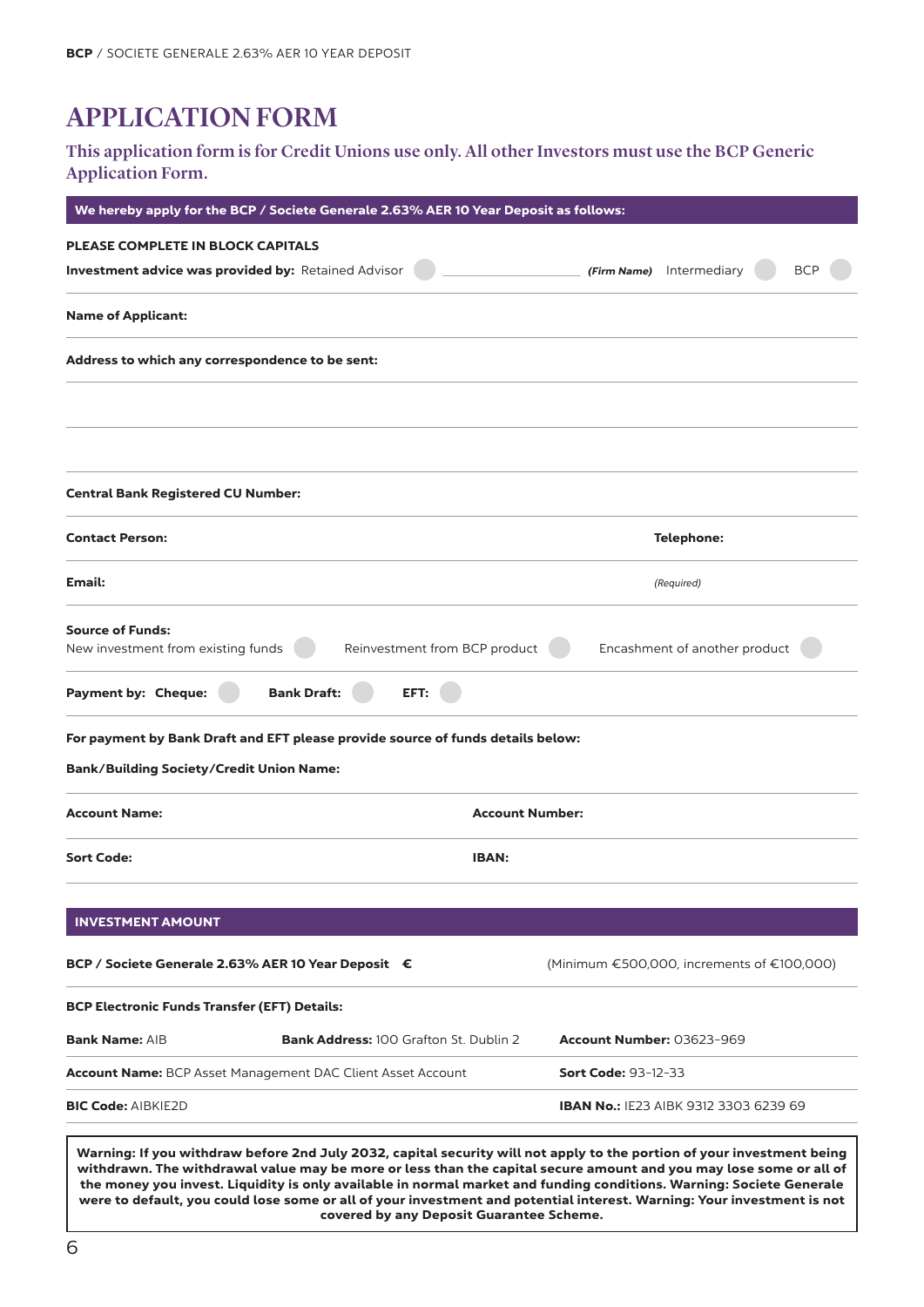### **DECLARATION**

I/We understand the Terms and Conditions as set out in the Brochure including the location of the counterparty (which is regulated in France) and agree to be bound by them.

I/We hereby request and authorise BCP to give effect to any written request, direction or instruction relating to the BCP / Societe Generale 2.63% AER 10 Year Deposit on the signature(s) of me/us.

I/We acknowledge that no interest will be paid to me/us in relation to the period up to 4th July 2022.

I/We declare that this authorisation, unless terminated by dissolution, or by operation of law, shall remain in full force and effect until the end of the 10 Year Term.

I/We confirm I/we have received the BCP Client Asset Key Information Document.

I/We authorise my/our advisor to view details of my/our account online.

I/We agree to receive valuations and other communications from BCP online via vespro.bcp.ie

I/We represent and warrant that the Credit Union is investing as principal and in full compliance with the Credit Union Act 1997 (Regulatory Requirements) Regulations 2016 – S.I. No. 1 of 2016 including in particular Part 5 of those regulations and in accordance with the investment strategy of the Credit Union.

I/We confirm that where we have provided personal data in respect of an officer, director or employee I/we have obtained their consent for providing this information to BCP.

I/We confirm that there is no beneficial owner with a 25%+ interest in the Credit Union.

#### POLITICALLY EXPOSED PERSON (PEP), RELATIVE OR CLOSE ASSOCIATE (RCA) OF A PEP AND OTHER PERSONS OF INFLUENCE

| I/we confirm that no current Director is (or has been), a PEP or RCA of a PEP.                                                      | YES NO |
|-------------------------------------------------------------------------------------------------------------------------------------|--------|
| I/we confirm that no current Director holds (or has held) a prominent position or enjoys (or has enjoyed)<br>a high public profile. | YES NO |
| I/we confirm that no current Director is involved (or has been) in political lobbying.                                              | YES NO |

#### If you have answered 'No' to any one of the above, please complete the PEP, RCA and Other Persons of Influence Supplementary Form (available on the BCP website or upon request).

| Signed (two authorised signatories must sign as per Mandate below): |       |            |
|---------------------------------------------------------------------|-------|------------|
| <b>SIGNATURE (A):</b><br>on behalf of the Applicant                 | Date: |            |
| <b>SIGNATURE (B):</b><br>on behalf of the Applicant                 | Date: |            |
| Email address for vespro.bcp.ie registration:                       |       | (Required) |

#### New & Existing Clients

Confirmation of identity must be provided in accordance with Section 2 of the Terms and Conditions.

Warning: If you withdraw before 2nd July 2032, capital security will not apply to the portion of your investment being withdrawn. The withdrawal value may be more or less than the capital secure amount and you may lose some or all of the money you invest. Liquidity is only available in normal market and funding conditions. Warning: Societe Generale were to default, you could lose some or all of your investment and potential interest. Warning: Your investment is not covered by any Deposit Guarantee Scheme.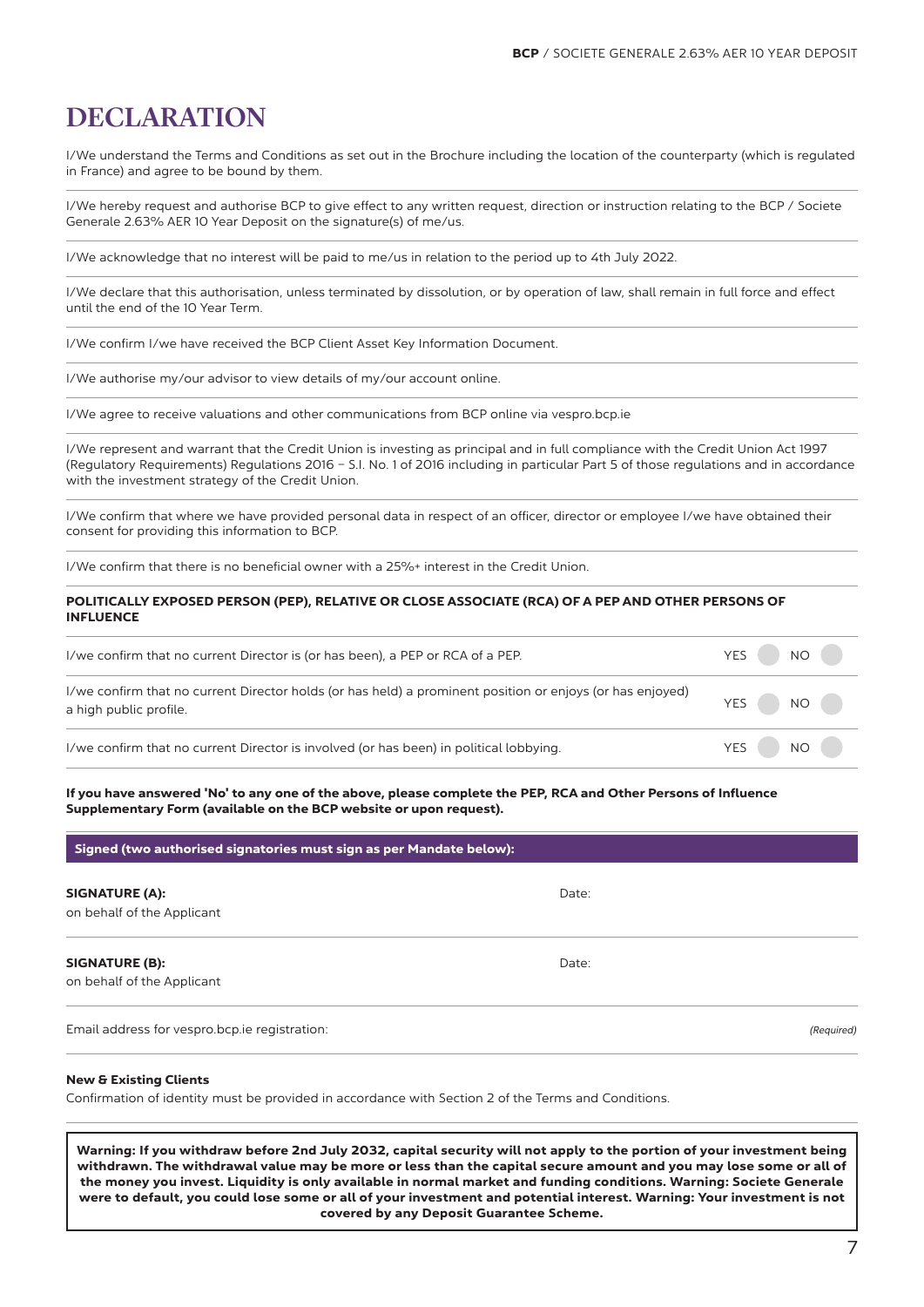### MANDATE FORTHE INVESTMENT

At a meeting of the Directors duly convened and held on the \_\_\_\_\_\_\_\_\_\_\_\_\_\_\_\_\_\_\_\_\_\_\_\_\_\_\_\_\_\_\_\_\_\_\_\_\_\_\_\_\_\_\_\_\_\_\_ day of

\_\_\_\_\_\_\_\_\_\_\_\_\_\_\_\_\_\_\_\_\_\_\_\_\_\_\_\_\_\_\_\_\_\_\_\_\_\_\_\_\_\_\_\_\_\_\_\_\_\_\_\_\_\_\_\_\_\_\_\_\_\_\_\_\_ 2022 the following resolution was passed.

"Resolved that (insert applicant name): \_\_\_\_\_\_\_\_\_\_\_\_\_\_\_\_\_\_\_\_\_\_\_\_\_\_\_\_\_\_\_\_\_\_\_\_\_\_\_\_\_\_\_\_\_\_\_\_\_\_\_\_\_\_\_\_\_\_\_\_\_\_\_

should invest; €\_\_\_\_\_\_\_\_\_\_\_\_\_\_\_\_\_\_\_\_\_\_\_\_\_ in the BCP / Societe Generale 2.63% AER 10 Year Deposit and the following are

authorised to complete, on behalf of the company, the application forms and other documentation relating to this investment."

#### Specimen signatures of those authorised to give instructions (Minimum 2 signatories are required)

| <b>NAME</b> | <b>OFFICIAL POSITION</b> | <b>SIGNATURE</b> |
|-------------|--------------------------|------------------|
|             |                          |                  |
|             |                          |                  |
|             |                          |                  |
|             |                          |                  |
|             |                          |                  |
|             |                          |                  |

I certify the above to be a true copy of the Resolution recorded in the minute book

#### SIGNATURE: (Authorised Signatory)

Print Name: Director/Secretary\* (Delete as appropriate)

Date:

\* Mandatory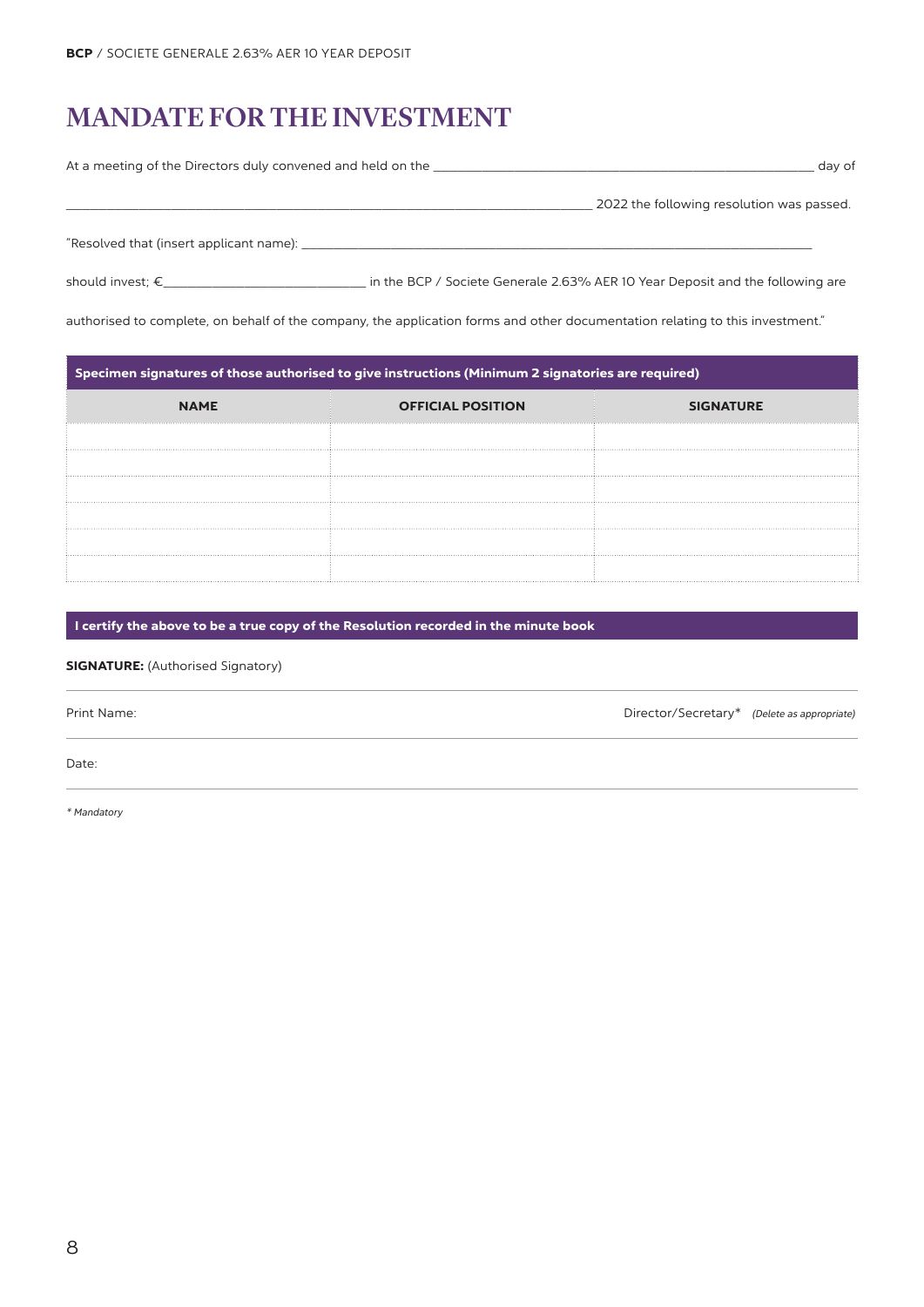### TERMS & CONDITIONS

#### 1. DEFINITIONS

- 1.1 'you/your/depositor' means the customer(s) who is/are placing funds in the BCP / Societe Generale 2.63% AER 10 Year Deposit.
- 1.2 'the Deposit' means the BCP / Societe Generale 2.63% AER 10 Year Deposit.
- 1.3 The 'Term' means the duration of the Deposit which is placed in a Fixed Term Deposit with the Bank, commencing on 4th July 2022 and maturing on 2nd July 2032 IF not called in by the Bank at the end of years 6, 7, 8 or 9.
- 1.4 'Deposit Interest' is the gross interest payable in accordance with Section 8 below.
- 1.5 The 'Bank' means Societe Generale and its successors, assigns and transferees. The registered office is 29 Boulevard Haussmann, 75009 Paris, France. Website: https://www. societegenerale.com/en
- 1.6 'BCP' means BCP Asset Management DAC and its successors, assigns and transferees.

#### 2. CONFIRMATION OF IDENTITY (NEW & EXISTING CLIENTS)

Further to the money laundering provisions of the Criminal Justice (Money Laundering & Terrorist Financing) Act, 2010 as amended clients must provide with their application (1) Original certified copy of signed passport or full drivers licence certified by one of the following: Garda Síochána / Accountant / Solicitor / Notary Public / Embassy- Consular Staff Member / Authorised Financial Service Provider and (2) original address verification (e.g. utility bill) dated within the last 6 months. For payments by draft please provide a second form of separate address verification. Please note this applies to existing as well as new clients. For Corporates, Charities and Trusts please contact your Financial Adviser or BCP for further requirements.

#### 3. CLIENT ORDER EXECUTION POLICY B

Client orders to BCP may be in writing, by email or by telephone. Orders will be prioritised according to the date and time they are recorded on the Firm's administration system; orders are recorded in the order they are received. Documentation (including that required to comply with BCP's Anti-Money laundering policy) can be transmitted to BCP at a date which is after the date that the client order is recorded.

#### 4. YOUR INVESTMENT

- 4.1 BCP will initially lodge your investment in the Deposit to a client asset account with AIB in the name of BCP. On or before the commencement date the funds will be transferred to a client asset account with the Bank in the name of BCP, and will be held at the Bank until maturity of the Deposit. No interest will be paid to you on these funds before the start date of the Deposit.
- 4.2 After the start date you will receive a confirmation from BCP of your investment in the Deposit. We will provide you with quarterly statements for this investment. Prices for BCP products will also be updated at least quarterly, and available to view online via vespro.bcp.ie.

#### 5. AVAILABILITY

- 5.1 The closing date for applications is 30th June 2022, or earlier if fully subscribed (the 'Closing Date').
- 5.2 The minimum investment is €500,000 for Credit Unions and €100,000 for other investors.
- 5.3 The BCP / Societe Generale 2.63% AER 10 Year Deposit is available to Credit Unions, Charities, Pensions, Religious Orders, Friendly Societies, Corporates and Individuals who are aged 18 or over investing on their own behalf.

#### 6. COOLING OFF PERIOD

You have no right to cancel your application to invest in the deposit once your signed application is received by BCP. This is regardless of whether BCP has received funds at that time or not and regardless of whether the original application has been received or it is received in electronic form. If BCP has not received funds with the application, you are obliged to send the funds to BCP by the closing date.

#### 7. WITHDRAWALS

- Liquidity is available in normal market and funding conditions. The value of any withdrawal is dependent on a number of factors and is subject to market movements. Societe Generale will determine the market value of the early withdrawal in a commercially reasonable manner, taking into account any costs incurred by Societe Generale as a result of the early withdrawal. The market value may be more or less than the capital protected amount.
- A request for an early withdrawal (generally available in normal market and funding conditions) must be submitted in writing to BCP and such written notice must indicate the nominal amount to be withdrawn. The minimum nominal amount is equal to €100,000.
- 7.3 A 0.25% (or €1,250 for a withdrawal of €500,000) administration charge (subject to €250 minimum) payable to BCP will apply to the full realised market value (which may be more or less than the capital protected amount) of any early withdrawal from this investment.

#### 8. DEPOSIT INTEREST

The Deposit Interest payable on the BCP / Societe Generale 2.63% AER 10 Year Deposit will be 3.00% fixed interest paid out at the end of years 1 to 6 and 2.00% fixed interest paid out at the end of years 7 to 10 IF not called in by Societe Generale at the end of years 6, 7, 8 or 9. The Deposit Interest will be credited and paid to BCP on 4th July each year and passed onto Depositors by BCP. If the 4th is not a business day, the interest is paid to BCP on the following business day.

#### 9. MATURITY

BCP will contact you before the Deposit matures to advise of repayment and reinvestment opportunities available at that time. At maturity, funds will be transferred to a separate BCP client asset account outside of the Bank. BCP will, following receipt of your instructions, process maturity payments electronically OR reinvest the proceeds as instructed. If you do not provide us with an instruction, matured funds will be held in this BCP client asset account until they are returned to you by cheque or electronic funds transfer, unless BCP has notified you otherwise in writing. No interest will be paid to you on these funds after maturity of the Deposit. Negative interest may be applied to any unclaimed funds after the maturity date.

#### 10. COMPLAINTS

Any complaint about the sale of the Deposit should be made to your Adviser or the intermediary through whom you invested. A complaint about any other aspect of the Deposit should be made to BCP. Any such complaints will be investigated in accordance with BCP's complaints policy, details of which are available from BCP. If you are dissatisfied with the handling of your complaint or the response to it you may refer the issue to the Financial Services and Pensions Ombudsman (www.fspo.ie).

#### 11. CONFIDENTIALITY

BCP observes a strict duty of confidentiality about your financial affairs. Save at your request or with your consent, BCP will not disclose any details relating to your deposit to anyone else other than in the following circumstances:

- to comply with a Court Order.
- to comply with a direction or request from a statutory or regulatory body entitled to such details.
- in accordance with any applicable legislation.

#### 12. CLIENT ASSET ACCOUNTS

This product is deposit based and the Bank is the underlying deposit taker. Investors will receive confirmation of their investment from BCP. Client asset accounts contain funds which are pooled with other clients' funds. Investors have a claim against BCP in relation to the client assets pool in a specific account. You will not have a legal interest in the deposit account with the Bank and as such you will not be a customer of the Bank.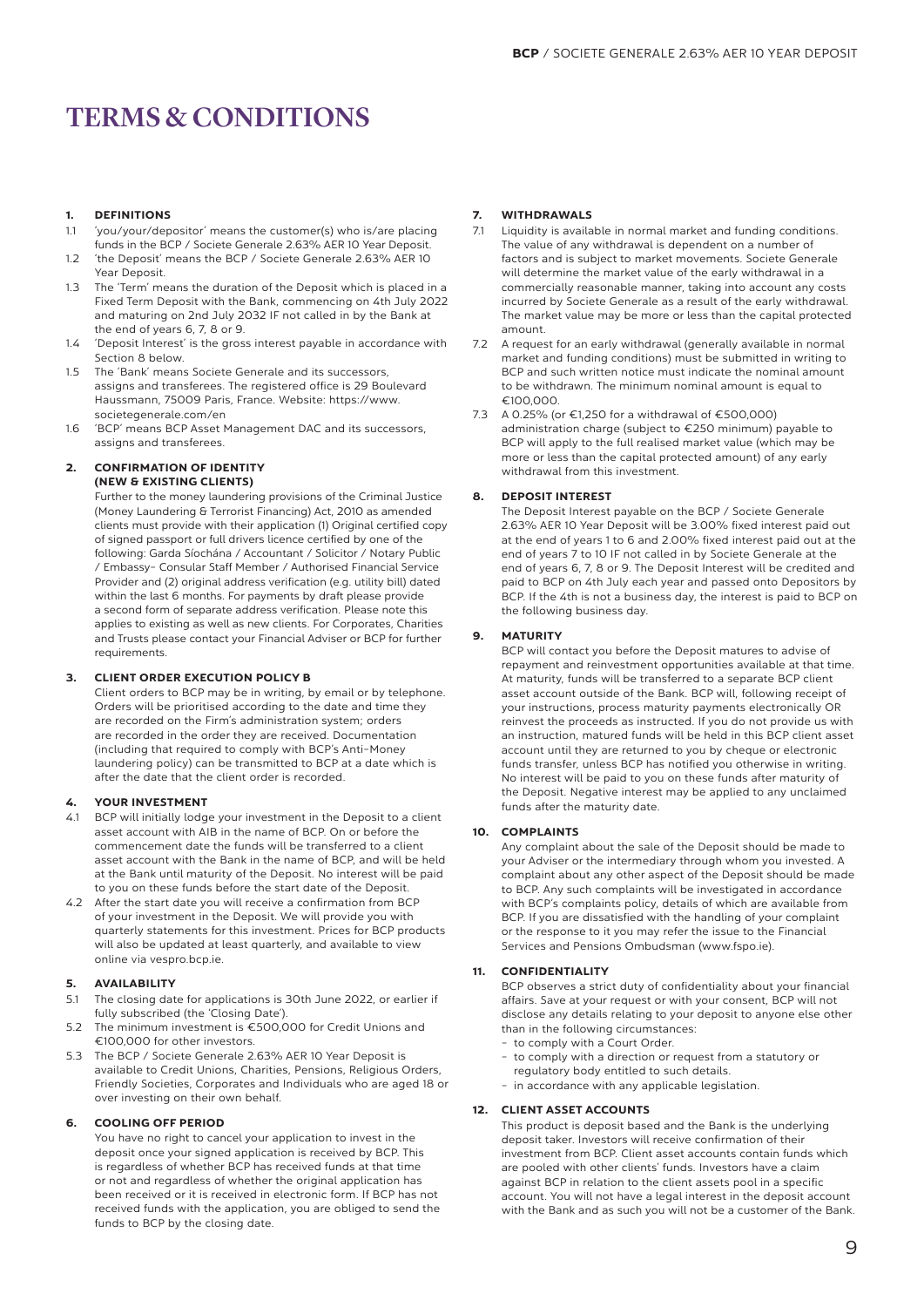#### 13. OPERATION OF THE BCP / SOCIETE GENERALE 2.63% AER 10 YEAR DEPOSIT

Neither BCP, the Bank nor their agent(s) will be liable for any loss you may suffer if BCP, the Bank or their agent(s) is prevented from providing any service at any time up to and including maturity as a result of industrial action, power failure, or other cause beyond the reasonable control of BCP, the Bank or their agent(s). Should this occur the Bank may repay the Deposit before the maturity date for an amount that may be more or less than the initial amount invested. The Bank acts as deposit taker and is not liable for the responsibilities of BCP to you in relation to the Deposit or for any information provided to you by BCP. The Bank is not offering financial or tax advice to BCP or depositors. It does not make any representation, express or implied, as to the investment terms or the performance of the Deposit. Any such statements herein, as well as all other statements regarding the Deposit, are the sole responsibility of BCP. This brochure has been drafted by BCP. The Bank accepts no responsibility for the accuracy or the information set out in this brochure nor have they verified the accuracy of such information. The Bank has not reviewed this brochure. In the event of any default you must contact BCP in whose name the deposit is held or in the event of BCP's insolvency the liquidator or other appointed insolvency practitioner.

#### 14. DATA PROTECTION

BCP Asset Management DAC complies with the requirements of the General Data Protection Regulation 2018. "Information" means any information given by you or on your behalf in connection with your Investment Application to us. Where you are not a natural person, Information also includes any information you provide to us in respect of your officers, directors or employees, in this regard the use of the term 'you' in this Section 14. Data Protection refers to you or such individuals as appropriate. Information includes any further information which may be given at a later stage either in writing, by email at a meeting or over the telephone including that furnished in connection with any application for any product/service available through us.

The Information will be used by us for the purposes of processing your applications, managing and administering your relationship with us and any products/services for which you have completed an application. The information will also be used for the prevention of money laundering, financing of terrorism or fraud, and compliance with any legal and regulatory obligations which apply to us.

The Information may be disclosed to BCP Asset Management group, third parties including, but not limited to, the intermediary acting on your behalf, product producers/service providers to which you have submitted an application or to which such submission is being contemplated, the providers of services to us, the Administrator, distributors, the Trustee and/or their respective delegates and agents of any Fund you are invested in. We may also disclose your data for legitimate business interest & legal obligations, to auditors, the Central Bank of Ireland, the Irish Revenue Commissioners, other relevant regulators and tax authorities. For further information on Foreign Account Tax Compliance Act (FATCA) or Common Reporting Standard (CRS) please refer to Irish revenue website at http://www.revenue. ie/en/business/aeoi/index.html or the following link: http:// www.oecd.org/tax/automatic-exchange/common-reportingstandard/ in the case of CRS only.

#### RIGHT OF ACCESS, RECTIFICATION OR ERASURE

You have the right at any time to request a copy of any "personal data" (within the meaning of the General Data Protection Regulation 2018 and the Irish Data Protection Act 2018) that we hold in relation to you and have it corrected if it is inaccurate or out of date. To exercise your Right of Access or to update your details under your Right of Rectification or Erasure please email your request to Dataprotection@bcp.ie.

#### DATA RETENTION

Information submitted by you when making an enquiry may be retained by us for a period of up to 12 months from the date of the enquiry. Your information will be held for a period of at least 6 years after the ending of the client relationship.

#### DATA SECURITY

BCP Asset Management DAC intend to strictly protect the security of your personal information and carefully protect your data from loss, misuse, unauthorised access or disclosure, alteration or destruction. We have taken appropriate steps to safeguard and secure information held by us.

#### 15. CANCELLATION

BCP reserves the right, at its sole discretion, not to proceed with the Deposit at any time up to and including the Start Date. Circumstances leading to this cancellation include but are not limited to total funds from Depositors at the Closing Date being considered insufficient, hedging conditions being adverse or BCP not being in a position to meet any obligation that the counterparty may require. In these or other circumstances considered reasonable by BCP, the Deposit shall not commence and your investment amount will be returned to you in full without interest.

#### 16. CONFLICTS OF INTEREST

Occasions can arise where BCP or Societe Generale, or one of their clients, will have some form of interest in business which is being transacted for the Deposit. If this happens, or if BCP or Societe Generale becomes aware that its interests or those of one of its other clients conflict with your interests, you will be informed and asked for your written consent before any transaction is carried out.

#### 17. ASSIGNMENTS

Investor(s) may not transfer (either by assignment or by ovation) or create any security over any or all its rights, interests and obligations in the Deposit without the prior written consent of BCP.

#### 18. VARIATION

These Terms and Conditions may be changed if a decision, recommendation or change is made by a Court, Regulator, Ombudsman or by legislation. BCP will notify you personally of any changes and will endeavour to give you at least 1 month's notice.

#### 19. GOVERNING LAW AND JURISDICTION

These Terms and Conditions are governed by and shall be construed in accordance with Irish Law. By signing the application form for the BCP / Societe Generale 2.63% AER 10 Year Deposit, you agree that any dispute may be resolved by the courts of Ireland.

If there is a conflict between these terms and conditions and the terms and conditions in the Societe Generale Deposit Agreement then the terms and conditions in the Deposit Agreement shall have supremacy.

#### 20. DEPOSIT GUARANTEE SCHEME

Your investment is not covered by any Deposit Guarantee Scheme.

#### 21. TAX/ACCOUNTING

The Bank is not offering (and has not provided) any tax or accounting or other advice in respect of the Deposit to BCP or depositors. Prospective depositors in the Deposit should consult their own tax advisors as to the Irish or other tax consequences of investing in the Deposit. Any statements herein in relation to tax are the sole responsibility of BCP.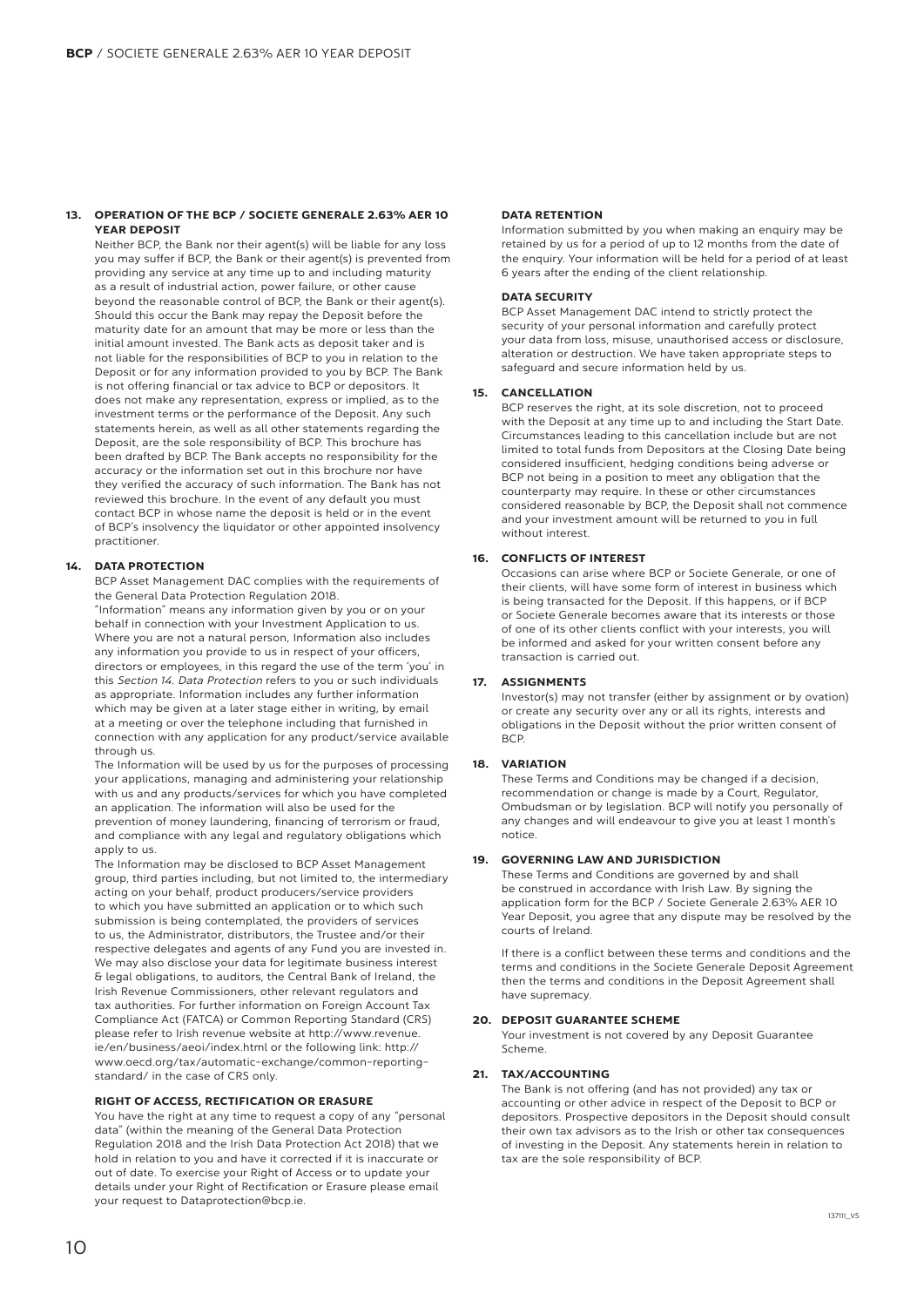